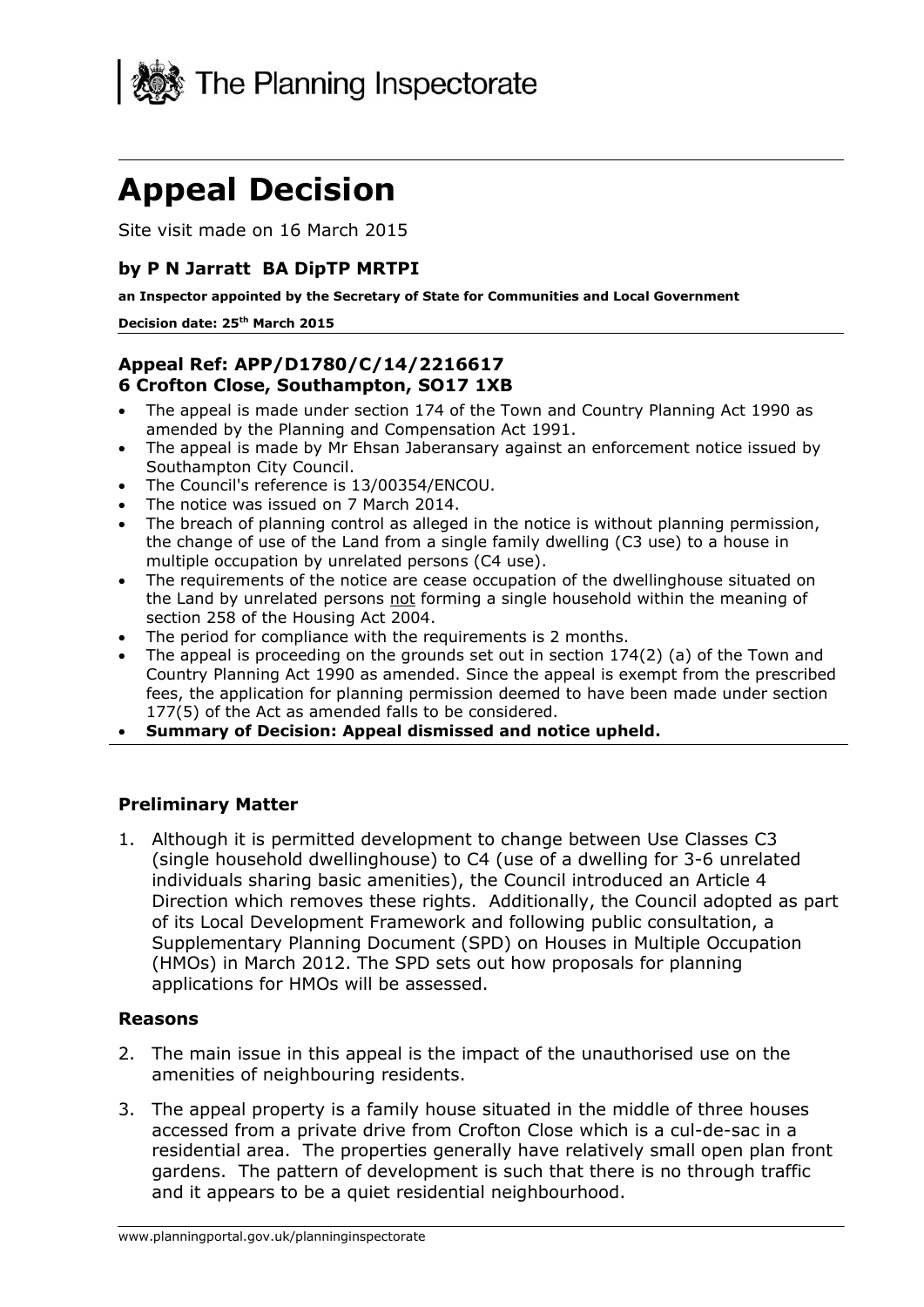- 4. At the time of my site inspection, it appeared that the appeal property was being occupied by a single family (and therefore not in breach of the notice) and not by 5 unrelated persons which had been the situation when the notice was issued and the basis upon which the appellant had made his appeal. The occupation of an HMO manifests itself differently from the occupation of a property as a single family dwelling.
- 5. Whilst the previous tenants may have been responsible professional people and noise or disturbance may not have been experienced by neighbours or subject to complaints, the fact is that changes in occupancy occur from time to time. Past behaviour is not necessarily a guide to future behaviour.
- 6. The Council has referred to a number of other appeal decisions relating to HMOs within the general area. It is evident from these that there are potential problems with the occupation of property as an HMO that would be unlikely to be experienced with a single family dwelling. The adjacent property at 5 Crofton Close was the subject of a dismissed appeal $1$  against an enforcement notice in respect of an HMO. Although that case related to eight student occupiers rather than the five persons in this appeal, I find the conclusions reached by the inspector in that case to have relevance to this appeal, in particular, the history of complaints regarding noise and car parking.
- 7. The introduction of an HMO would be out of character with the area which is defined predominantly by single-family accommodation in a quiet location. It would harm the amenities of existing residents in terms of the potential for noise, nuisance and disturbance associated with the comings and goings of the occupants and their visitors. It would potentially lead to additional parking as the car parking generation of up to 6 adults is likely to be greater than that of a family and this would add pressure for parking on the private drive or on-street parking, which, in Crofton Close, is restricted because of its layout. HMOs are associated with poor refuse management, neglected gardens, and a lack of maintenance and have a propensity to create a negative impact on the street scene. Whilst such behaviour and activities are not necessarily inevitable, they are much more likely to occur in connection with an HMO than a typical family dwelling.
- 8. The SPD provides that in this part of Southampton, no more than 10% of houses within a radius of 40m of another HMO can be an HMO. Although the appeal property would satisfy this test, I share the view of the inspector for the appeal at 5 Crofton Close. In that case the test was regarded as crude approach and, like that inspector, I attach greater weight to the criteria set out in the Council's Local Plan Review saved Policy H4 which provides that planning permission will only be granted where the proposal would not be detrimental to the overall character and amenity of the area. Whilst the Local Plan review pre-dates the National Planning Policy Framework, I consider that Policy H4 accords with the Framework and can be afforded a significant degree of weight.
- 9. For the reasons given above and having had regard to the representations made, I conclude that the appeal should not succeed.
- 10. I shall uphold the enforcement notice and refuse to grant planning permission on the deemed application.

<sup>-</sup><sup>1</sup> APP/D1780/C/13/2203830